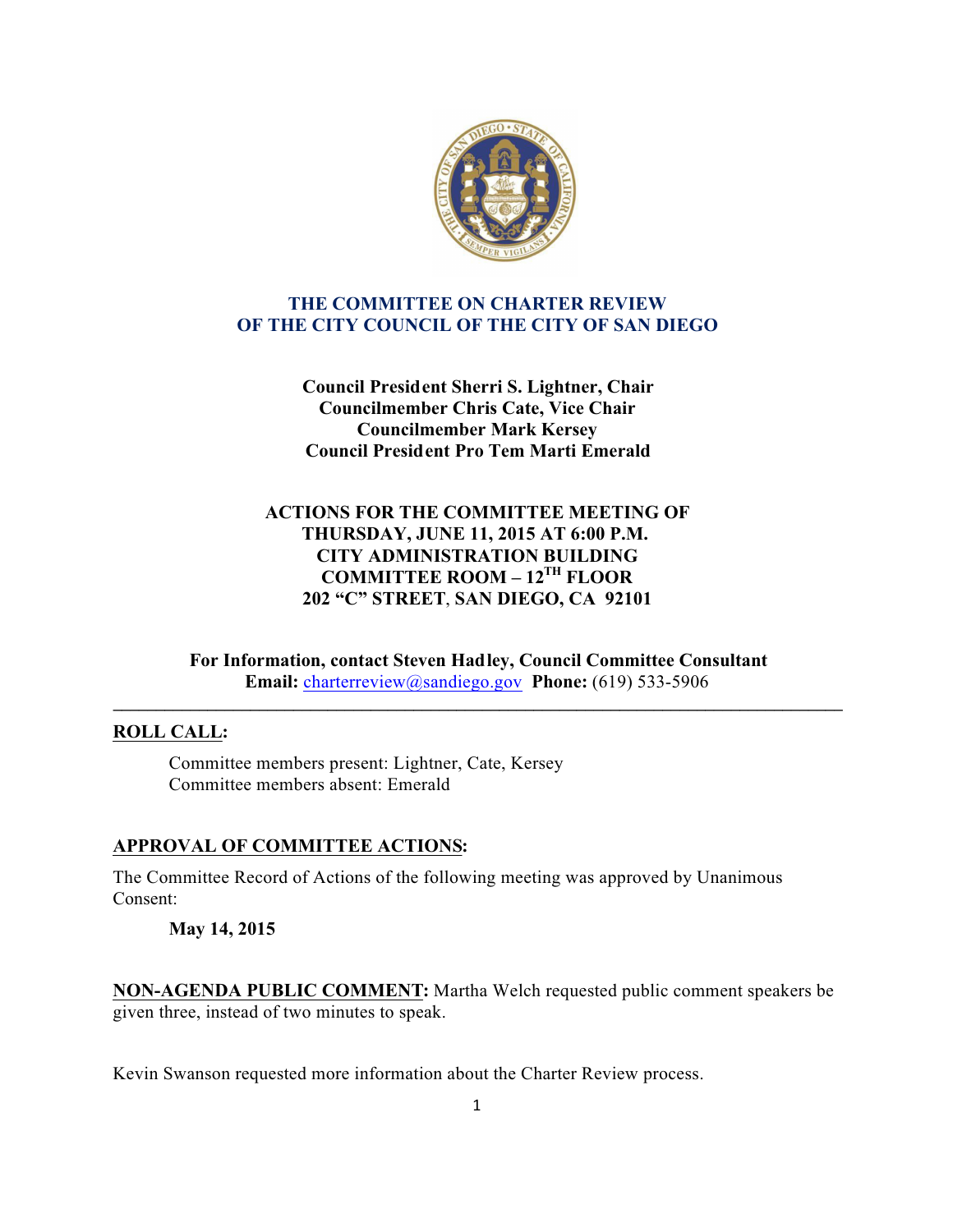#### **COMMITTEE MEMBERS, MAYOR, INDEPENDENT BUDGET ANALYST, CITY ATTORNEY, CITY CLERK, DIRECTOR OF LEGISLATIVE AFFAIRS COMMENT**:

Councilmember Kersey thanked Felipe Monroig for spending his birthday at the Committee meeting.

### **REQUESTS FOR CONTINUANCE:** None

#### **DISCUSSION AGENDA:**

ITEM-1: Consideration of a recommendation to include a prohibition on regressive taxes in the City Charter. *(Derek Hoffman)*

The proposal failed for lack of a motion.

ITEM-2: § 39.2 Consideration of a recommendation to clarify the Auditor's authority to include income and expenditures of external entities that are required to remit funds to the City through mechanisms such as the Transient Occupancy Tax, franchise fees and leases. *(San Diego and Imperial Labor Council)*

The recommendation was returned to the presenters at their request.

- ITEM-3: § 55 Educational use of park land.
	- 1. Consideration of a recommendation to allow educational organizations to lease/build facilities on public park land, specifically, Balboa Park. *(New Museum School)*

The proposal failed for lack of a motion.

2. Consideration of a recommendation to prohibit educational organizations from leasing/building facilities on public park land, specifically, Balboa Park. *(The Protect Our Communities Foundation and Balboa Park Heritage Association)*

The proposal failed for lack of a motion.

ITEM-4: § 43.d Consideration of recommendations regarding the Citizen's Review Board on Police Practices. Revise the section to mirror the San Diego County Law Enforcement Review Board, and change the name to "Community Review Board and the composition of the Board to consist of 2 members appointed by each of the representatives of the nine City Council Districts plus 1 by the Mayor for a total of 19. *(Women*